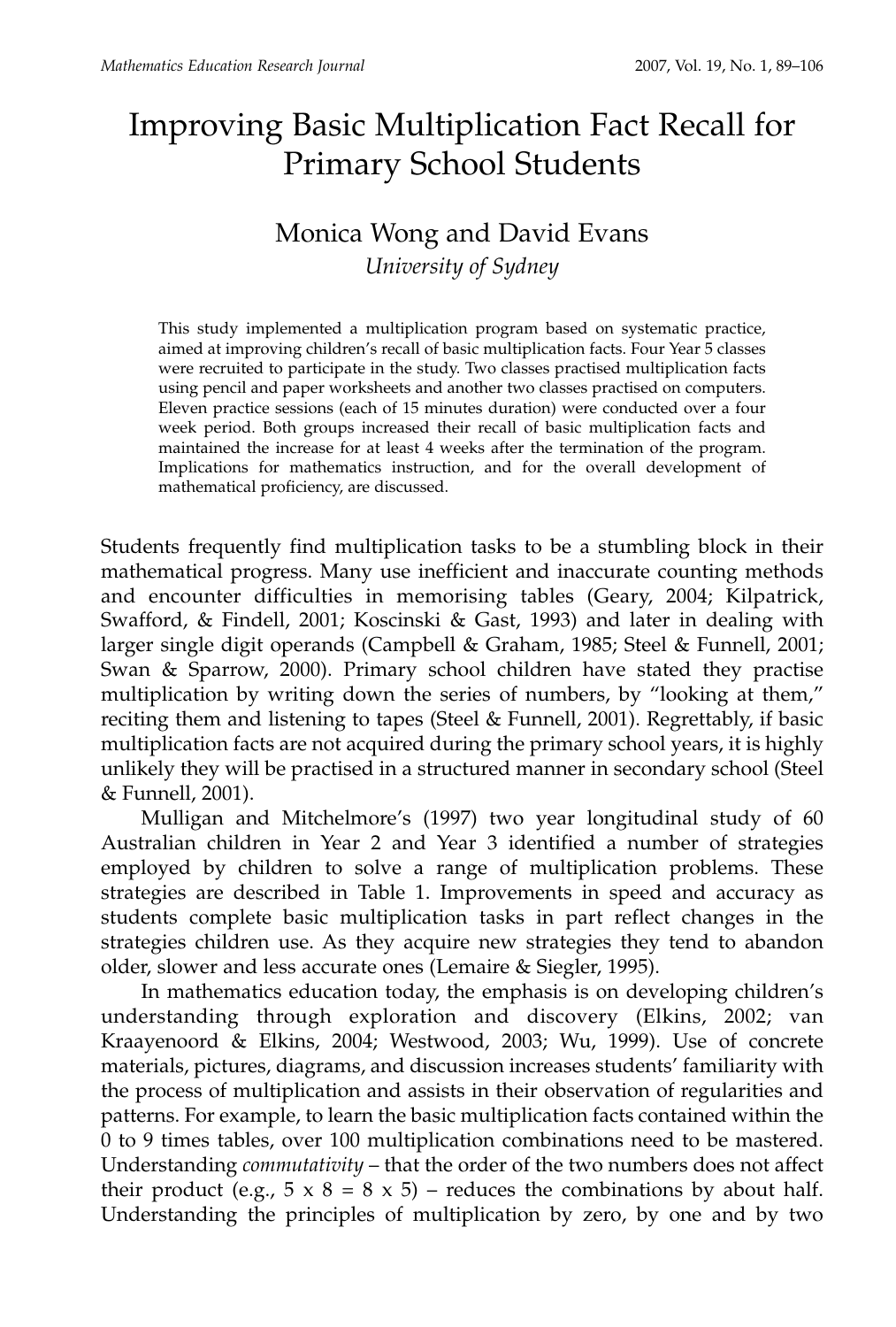| Strategy                                   | Definition                                                                                                                                                                           |  |  |
|--------------------------------------------|--------------------------------------------------------------------------------------------------------------------------------------------------------------------------------------|--|--|
| Direct counting                            | Physical materials are used to model the<br>problem and the objects are simply counted<br>without any obvious reference to the<br>multiplicative structure.                          |  |  |
| Rhythmic counting                          | Counting follows the structure of the problem<br>(e.g., "1, 2; 3, 4; 5, 6" or "6; 5, 4; 3, 2.").<br>Simultaneously with counting, a second<br>count is kept of the number of groups. |  |  |
| Skip counting                              | Counting is done in multiples (e.g., "2, 4, 6" or<br>$(6, 4, 2'')$ , making it easier to keep count of the<br>number of groups.                                                      |  |  |
| Additive calculation/<br>Repeated Addition | Counting is replaced by calculations<br>$(e.g., 2 + 2 = 4, 4 + 2 = 6).$                                                                                                              |  |  |
| Multiplicative calculation                 | Calculations take the form of known facts<br>(e.g., $\textdegree{}3$ times 2 is $6\textdegree{}$ or derivatives from a<br>known fact e.g., $3 \times 2 = 2 \times 2 + 2$ ).          |  |  |
| Commutative law                            | Changing the order of two numbers in a<br>multiplication equation does not change the<br>answer (e.g., $7 \times 9 = 9 \times 7$ ).                                                  |  |  |
| Distributive law                           | $a \times (b + c) = a \times b + a \times c$ or vice versa<br>(e.g., "9 times $14$ " is $9 \times (7 + 7) = 9 \times 7 + 9 \times 7$ ).                                              |  |  |

Table 1 *Calculation Strategies for Whole-number, Multiplicative Problems*

*Note*. Adapted from "Young Children's Intuitive Models of Multiplication and Division," by J. T. Mulligan and M. C. Mitchelmore, 1997, *Journal for Research in Mathematics Education, 28*(3), p. 311.

(which is the same as doubling the number), further reduces the number of combinations to learn to a manageable 28 (Hasselbring, Goin, & Bransford, 1988; Kilpatrick et al., 2001; Swan & Sparrow, 2000).

Whilst some children do reach a level of mastery in basic number skills through exploration and discovery, there are others who require classroom program adjustments to achieve similar levels of mastery (Elkins, 2002; Westwood, 2003). Many students invent their own calculation strategies and continue to use inefficient strategies when more efficient ones are available (Fuson, 2003; Kilpatrick et al., 2001). Systematic practice of key skills and knowledge to an automatic level of proficiency allows the recall of facts from memory without conscious effort (Hasselbring et al., 1988; Hasselbring, Lott, & Zydney, 2005).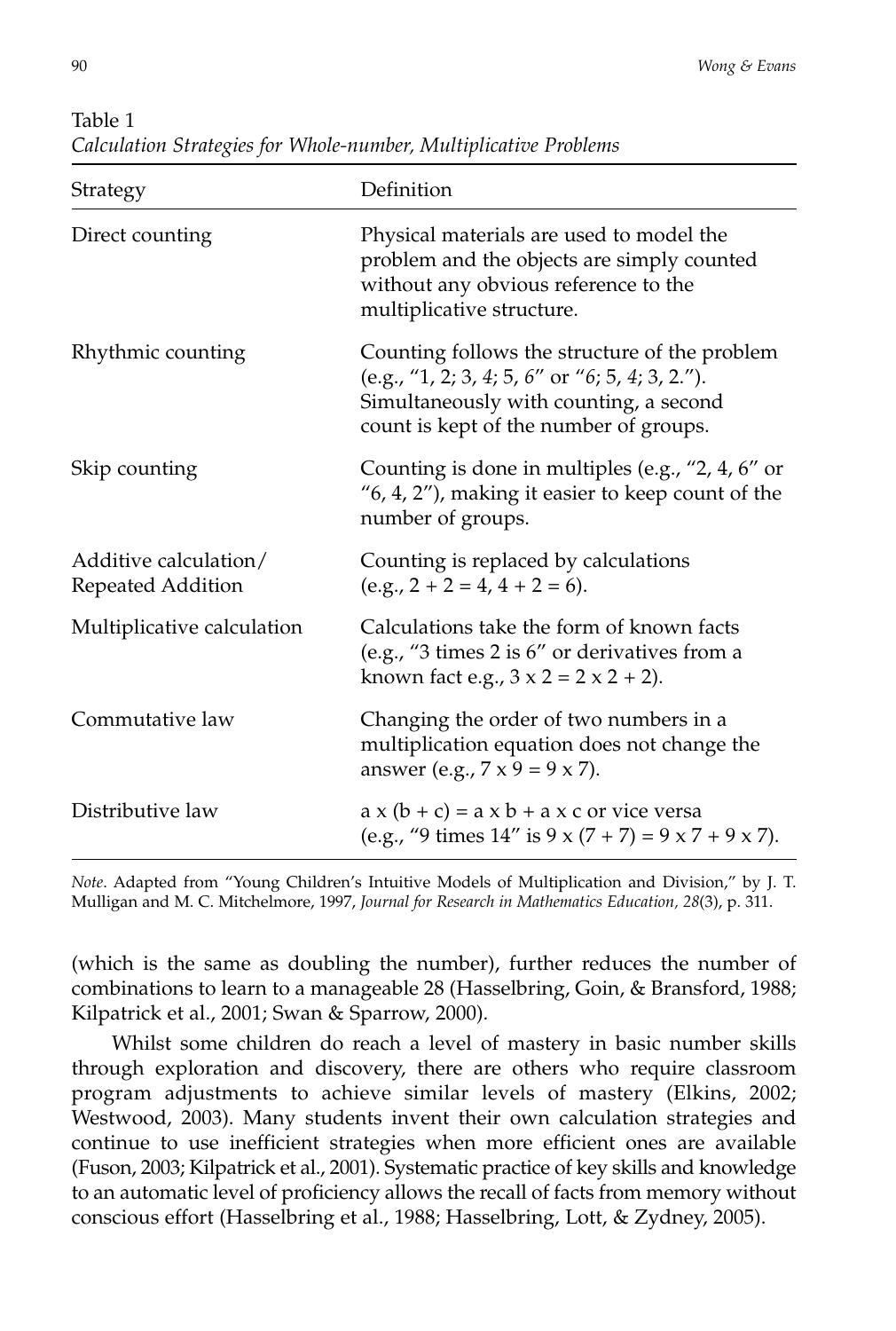The importance of automaticity becomes apparent when it is absent. Lessons may stall as students look up facts they should recall from memory. Thus conceptual understanding is necessary, but insufficient for mathematical proficiency (Bratina & Krudwig, 2003). Hasselbring et al. (1988) further advocate that to succeed in higher-order skills, these lower-order processes need to be executed efficiently. From an information-processing model perspective, commitment of basic mathematical facts to long-term memory frees up working memory (Ashcraft, 1994; Hunt & Ellis, 1999). Learning higher-order skills requires more working memory. When working memory resources are overburdened, performance deficits are likely to occur (Eysenck & Calvo, 1992; Faust, Ashcraft, & Fleck, 1996).

Basic multiplication facts are considered to be foundational for further advancement in mathematics. They form the basis for learning multi-digit multiplication, fractions, ratios, division, and decimals (Elkins, 2002; Howell & Nolet, 2000; Kilpatrick et al., 2001; Norbury, 2002). Many tasks across all domains of mathematics and across many subject areas call upon the recall of basic multiplication facts as a lower-order component of the overall task. To enable students to focus on more sophisticated tasks such as problem solving, proficiency in basic facts and skills is an advantage (Ashcraft, Kirk, & Hopko, 1998; Kilpatrick et al., 2001; Wu, 1999). Without procedural fluency and the ability to recall facts from memory, the student's focus during problem solving will be on basic skills rather than the task at hand, thus drawing attention away from the learning objectives of the task (Mercer & Miller, 1992). If the student cannot perform these basic calculations without the need to use calculators or other aids, higher-order processing in problem solving will be impeded (Westwood, 2003).

#### *Systematic Practice*

Researchers (e.g., Baroody, 1999; Steel & Funnell, 2001) believe that the development of multiplication recall is in part related to the frequency with which problems and opportunities for repeated practice are provided. However, it is not simply repetition that leads to improved performance. The structure of the practice needs to overcome plateaus in performance (Ericsson, Krampe, & Tesch-Romer, 1993). Studies (e.g., Harrison & Van Dervender, 1992; Koscinski & Gast, 1993; Williams, 2000; Williams & Collins, 1994; Wilson & Robinson, 1997; Wittman, Marcinkiewicz, & Harmodey-Douglas, 1998) have shown that multiplication programs aimed at improving the recall of basic multiplication facts have been successful with students of varying skill levels. A number of key factors were identified from these studies as essential for the success of any program aimed at the improvement of recall of multiplication facts.

Prior to engaging students in any program for improving the recall of basic multiplication facts, their current level of proficiency needs to be established. Levels of proficiency can be identified by giving students a pre-test of their mathematics facts (usually written), and asking students to complete as many questions as they can in a set amount of time (e.g., one or two minutes) (Howell & Nolet, 2000;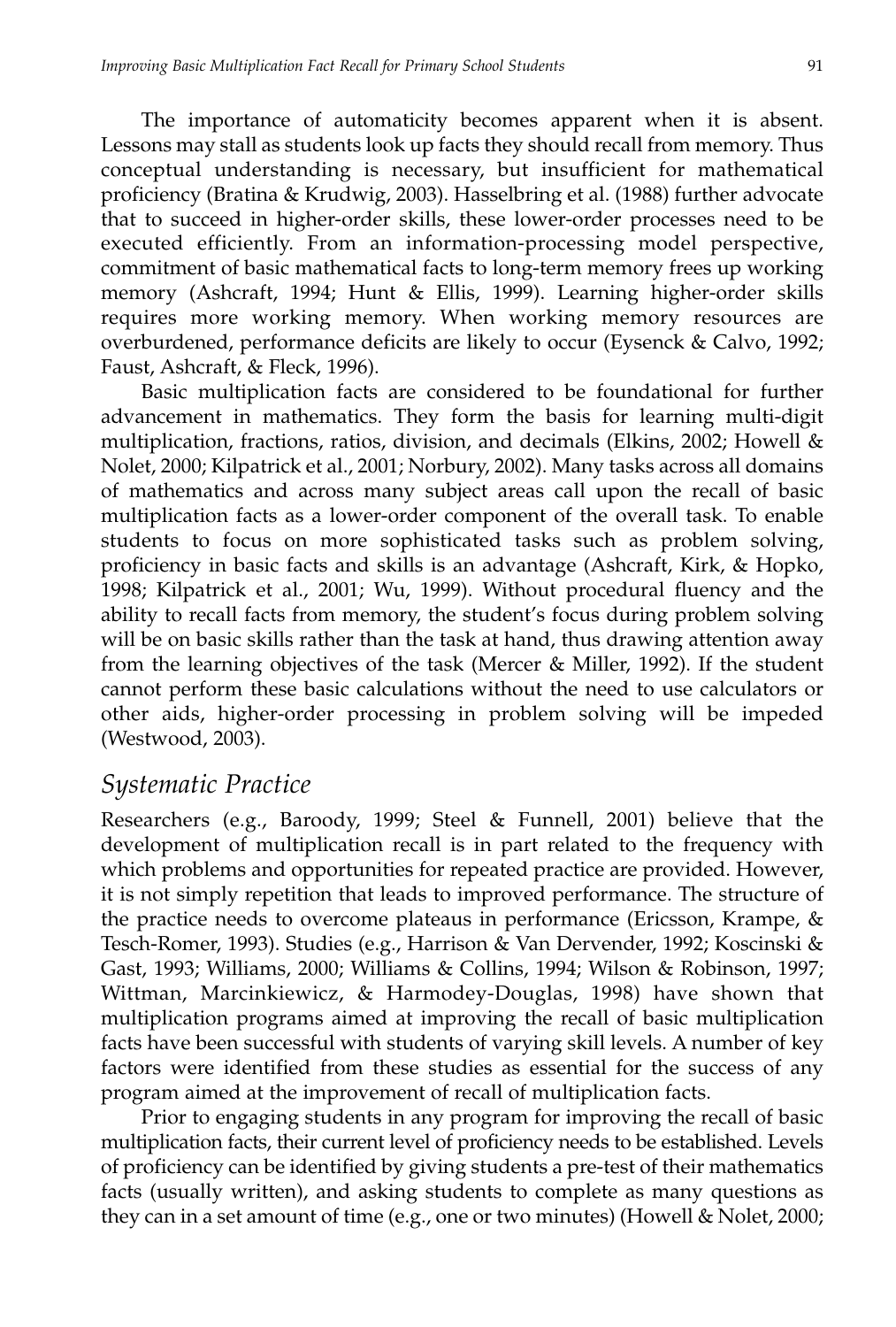Stein, Silbert, & Carnine, 1997). Proficiency is then scored as the number of questions answered correctly on the pre-test. When answers are predominantly recalled from memory, the student should be able to answer approximately 40 basic mathematics questions correctly in one minute (Hasselbring et al., 1988; Howell & Nolet, 2000). To measure the effectiveness of the program, a test similar to the pre-test can be administered at the completion of the program.

The order in which facts are introduced and sequenced can assist students to become proficient in learning and recalling basic multiplication facts. Silbert, Carnine, and Stein (1990) suggest that facts that can be learned easily should be presented first during practice (e.g., 0, 1, 10, 2, 5, 9), then they should be followed by the more demanding multiplication sequences (e.g.,  $4$ ,  $7$ ,  $3$ ,  $8$ , and  $6$ ). Students should also be proficient at counting from 1 to 100 and be able to skip count.

Results from research (e.g., Chard & Kameenui, 1995; Cooke & Reichard, 1996; Koscinski & Gast, 1993; Williams & Collins, 1994) also show that the interspersion of known and unknown facts in each practice session increases the speed at which facts are committed to, maintained in, and retrieved from longterm memory. It also assists in the remediation of errors from previous sessions and improves the speed of retrieval of known facts from long-term memory.

When students initially learn the concepts of multiplication using concrete and semi-concrete materials, time restrictions are not appropriate. To improve speed of fact recall, students should be given a specific time to respond to a question or a constant time delay, typically starting at five seconds and gradually reducing to one and a half seconds. Reducing the response time forces the student to abandon inefficient counting strategies and attempt to retrieve the answer from memory (Hasselbring et al., 1988).

There are many ways of presenting multiplication facts for practice. Programs have used flashcards and pencil and paper methods, such as worksheets, recitation and computers. The comparative effectiveness of these modes of delivery has been the focus of a number of studies (e.g., Bahr & Reith, 1989; Christensen & Gerber, 1990; Harrison & Van Dervender, 1992; Williams, 2000). Practice on computers is said to afford some advantages over more traditional delivery modes. Students can progress at their own rate and practise using varying representations (horizontal or vertical). Feedback is immediate and scoring systems automatically monitor progress (Godfrey, 2001a). Students who used computers as part of their usual instruction generally learn more in less time and retain the information for longer (Godfrey, 2001b; Hasselbring et al., 1988).

Studies that focussed on the commitment and recall of multiplication facts from memory have been conducted with students with learning difficulties. Williams and Collins (1994) used flashcards with a five second constant time delay and material prompts to teach multiplication facts to four male students with learning disabilities, ranging in age from 9 years and 6 months to 13 years and 10 months. They were taught the 6, 7 and 8 multiplication tables, with one set of tables taught at a time. Each student practised 10 facts per session with three trials per session. The students' special education teacher conducted the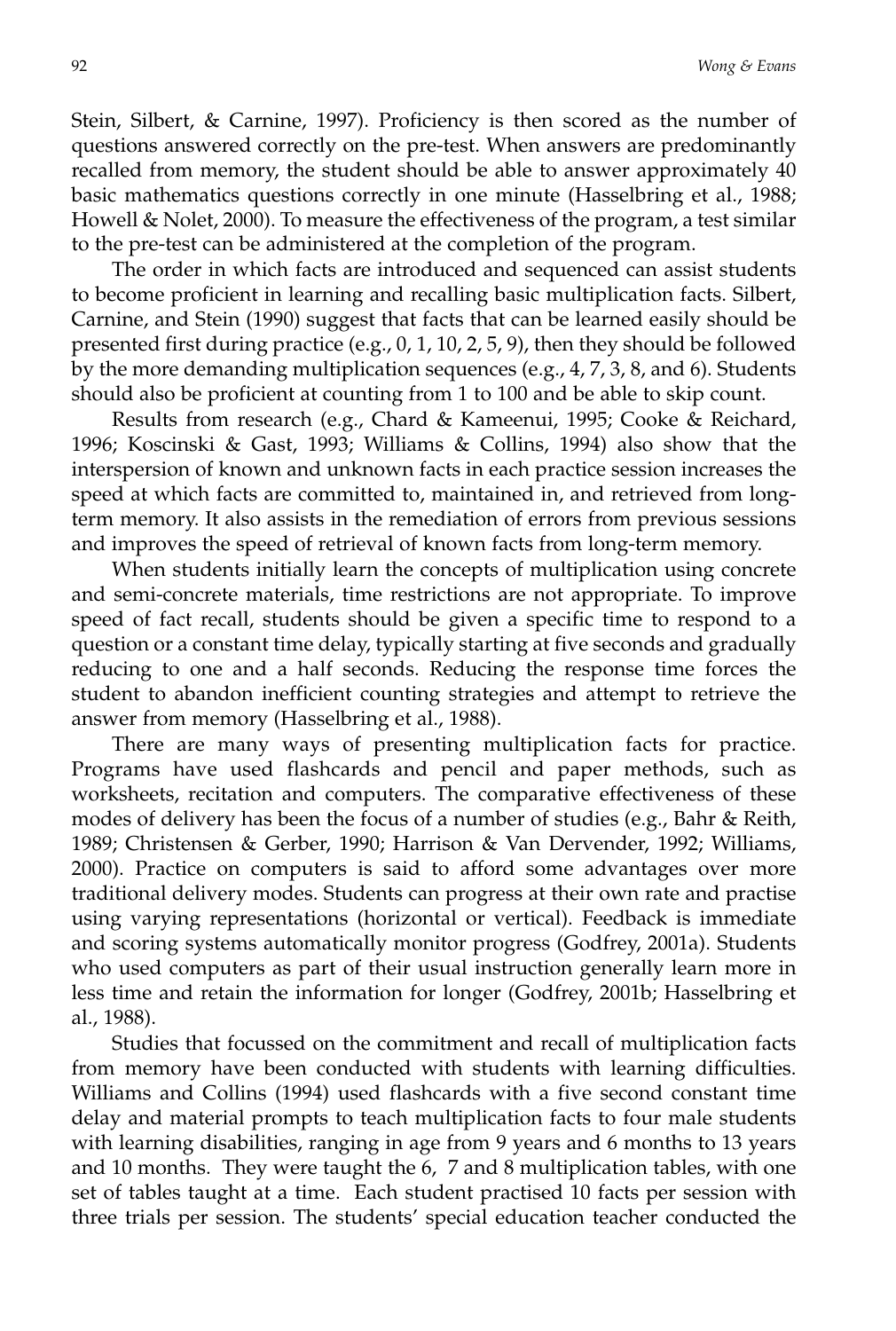sessions with two groups of two students. All four students learned their targeted multiplication facts.

Koscinski and Gast (1993) also used a constant time delay approach for teaching multiplication facts to six elementary school students between the ages of 9 and 10 years. All had learning disabilities. All students were identified as having difficulty memorising the multiplication tables above two. Multiplication fluency was assessed using timed pre-tests and post-tests. From the results of the pre-test, the gaps in each student's multiplication knowledge were determined. The students were then taught 15 unknown multiplication facts using computerassisted instruction based on a five second constant time delay procedure. The results indicated that the constant time delay procedure was an effective method of teaching multiplication facts to those students.

In comparison to the previous two studies in which only previously unknown facts were presented, Cooke and Reichard (1996) compared the following interspersion drill ratios (known:unknown) 30:70, 50:50 and 70:30, in their study of six Year 5 students, five with learning difficulties and one with behavioural problems. The students themselves acted as peer tutors and presented 10 facts on flashcards to another student in the group. Each fact was held up for two seconds. If an incorrect answer or no answer was given in the time-frame, the tutor stated the answer. The same ten questions were randomly presented for seven minutes. A probe (test) containing 15 previously unknown facts was completed by the participants at the end of each session. The results showed that all students mastered the new facts as a result of the intervention, and that the rate of mastery depended on the interspersion drill ratio. Results from studies in a special education setting suggest that students can commit to memory and recall multiplication facts as a result of practice. However, these interventions were based on a teaching scheme in which the ratio of teacher/tutor:student was 1:1 or 1:2.

## *Research Questions*

This study focuses on the development and implementation of a program of systematic practice for the improvement of basic multiplication fact recall. Very few studies examine the effect of such multiplication programs for normally achieving students at a classroom level. A number of questions were explored by this study. The first question asked whether or not a multiplication program, based on systematic practice, increases recall of basic multiplication facts. However, to be a truly useful program, the facts learned had to be retained after the completion of the program. Therefore, this study examined whether or not the change in multiplication recall endures over time. Finally, studies comparing computer-based instruction with pencil and paper instruction (e.g., Harrison & Van Dervender, 1992; Podell, Tournaki-Rein, & Lin, 1992; Williams, 2000) suggest that computer-based instruction is more effective than pencil and paper instruction. Owing to the age of the software used in those studies (the most recent software being written in 1994 and no longer commercially available), the advances in computer technology and increased access of students to computers,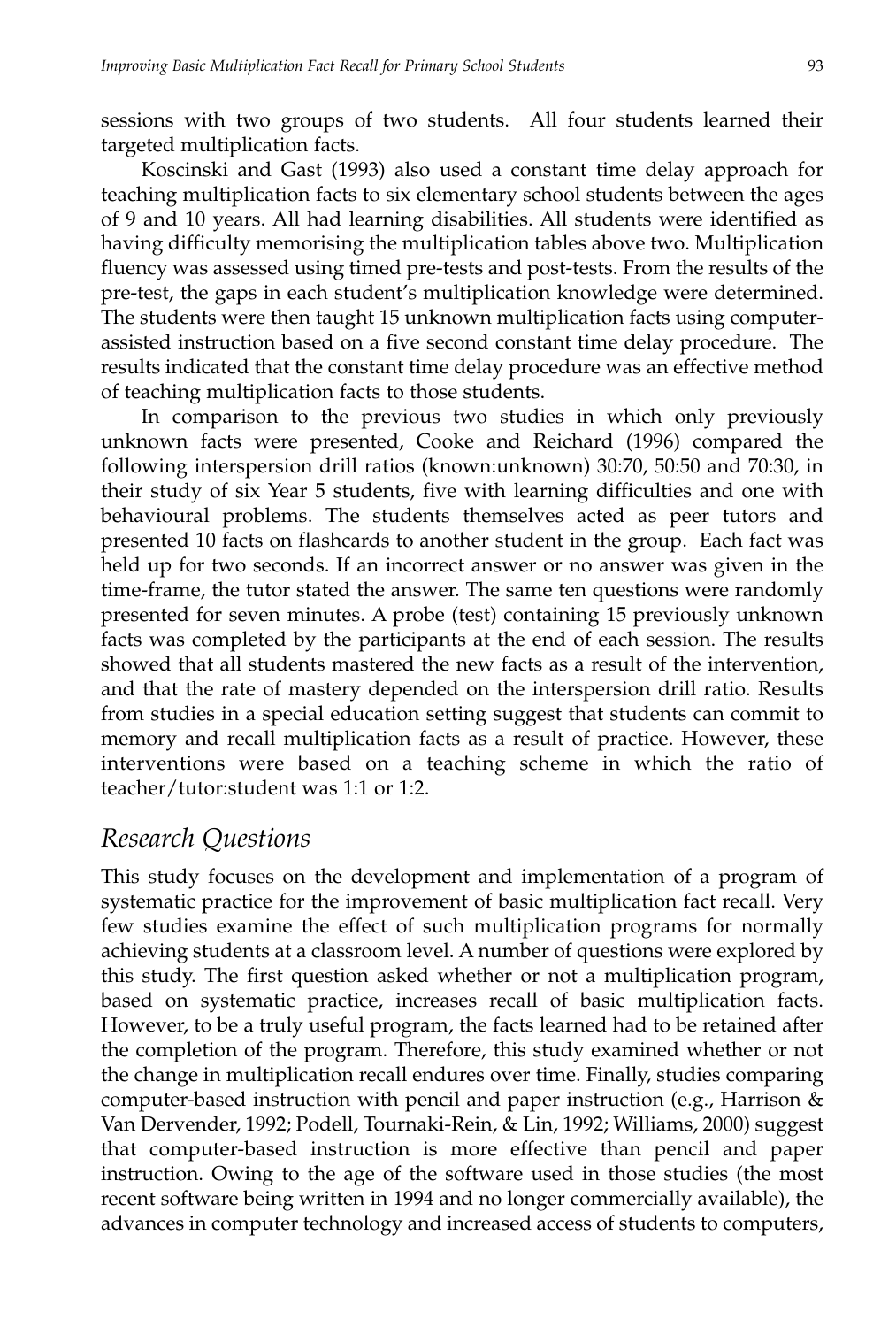a more up-to-date comparison of computer-based instruction and pencil and paper instruction is needed. This study also addressed the question concerning computer-based instruction (CBI) effectiveness, in relation to pencil and paper instruction (PPI), for improving the recall of basic multiplication facts.

# Methodology

This study uses a quasi-experimental, pre-test/post-test design as shown in Figure 1. The study was conducted during Term 3 of the school year. Classes were randomly assigned to an instructional approach – either pencil and paper instruction (PPI) or computer-based instruction (CBI).



*Figure 1.* Research design incorporating pre-test, intervention and post-tests.

## *Participants*

Participants were drawn from Year 5 classes at four inner-city Sydney, coeducational primary schools. To be included in the final data analysis, participants were required to attend at least seven of the eleven scheduled practice sessions, complete all the tests, and have written parental consent. The computer-based instruction group consisted of 37 students with an age range of 120 - 138 months (averaging 127.54 months). The pencil and paper instruction group consisted of 27 students with an age range of 116 - 140 months (averaging 127.15 months).

## *Test Instrument*

Basic multiplication fact recall was measured by the number of multiplication facts answered correctly in a multiplication test completed in one minute. The multiplication pre-test contained 60 horizontally presented multiplication questions randomly chosen from the 0 to 10 times tables. The test was generated using Mathematics Worksheet Factory Lite (Worksheet Factory, 2001), a program available from the Internet. The post-test and maintenance test were generated by randomly re-ordering the questions used in the pre-test.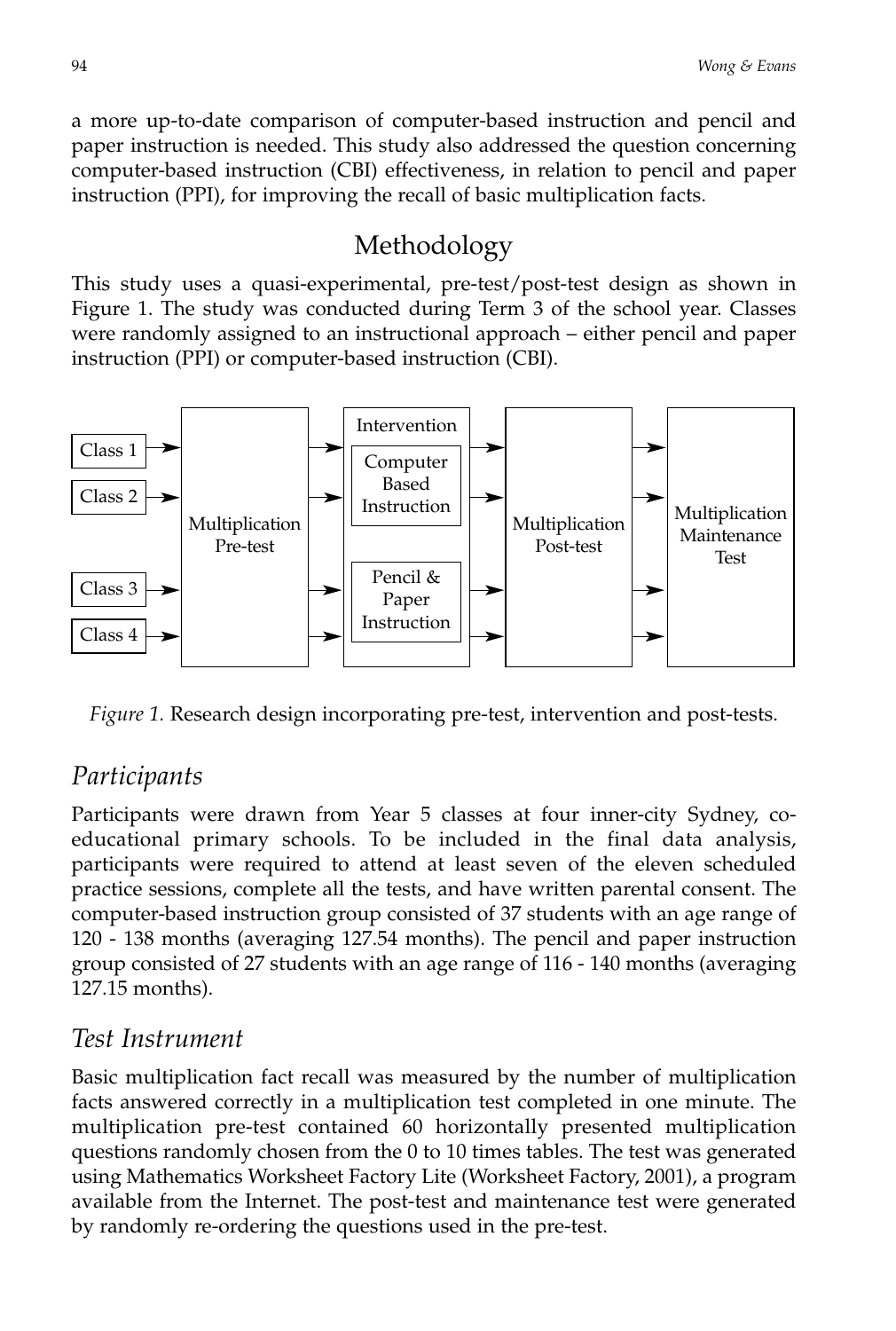#### *Program Instruments*

A number of software requirements were identified from previous studies (Hasselbring et al., 1988; McDermott & Stegemann, 1987; Podell et al., 1992; Williams, 2000; Wittman et al., 1998). The following criteria were used to determine a suitable software package for computer-assisted instruction for this study: (a) availability of a Windows and Mac version of the software; (b) nongame format and no gimmicks or fancy graphics to avoid the introduction of possible novelty effects; (c) minimal keyboard skills necessary for the student to use the software, and (d) an unlimited amount of time available to answer each practice question. Although advancements in computer technology occur quite rapidly, many schools were using older computers in their computer labs. Thus, the software selected was required to run on Windows 98 and Windows ME, Apple PowerMac and Apple Macintosh computers. After reviewing a number of software packages, Back to Basics Maths Multiplication (GMA Software, 1999) was selected.

The software was provided to the schools for the purposes of the research. It allowed the participant to select the tables to be practised at each session. When using the software in practice mode, a question appeared on the screen in horizontal format. The question remained on the screen until the student typed in an answer or pressed a key. When the participant entered an incorrect answer, the correct answer was immediately displayed. If a correct answer was entered, a new question appeared.

Mathematics Worksheet Factory Lite (Worksheet Factory, 2001) was used to generate worksheets for the PPI group. Each worksheet contained 80 horizontally presented multiplication questions from the times tables sets to be practised for a particular session.

#### *Procedure*

The study was conducted during Term 3 of the school year. The pre-test was administered to all Year 5 students at their school one or two days prior to the commencement of the practice sessions. The post-test was administered within two days following the completion of the practice sessions. The maintenance test was administered approximately four weeks after the completion of the practice sessions. All tests were administered during each group's usual mathematics time with the classroom teacher in attendance. Participants were requested to complete questions in order and only skip a question if they did not know the answer. Participant confidentiality was maintained by assigning a code number to each participant's data.

Eleven practice sessions were conducted during a four-week period. Each practice session of 15 minutes duration was timed using a stop watch. The computer-based instruction participants received multiplication practice on the computer. The pencil and paper participants received their multiplication exercises in the form of worksheets in a standard classroom setting. In both cases, students were required to work independently throughout each session.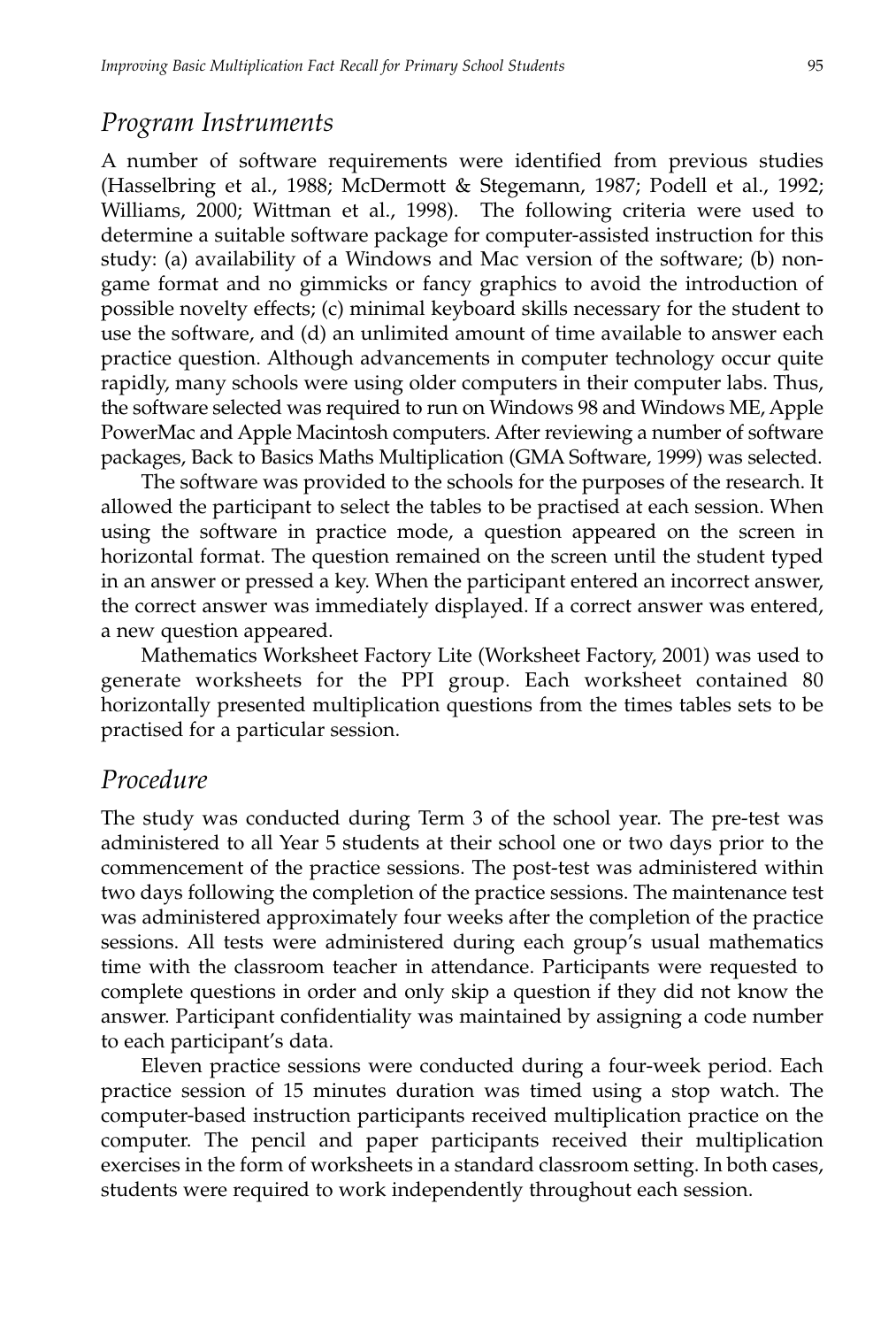During each session, four sets of multiplication tables were practised. New and previously practised facts were interspersed during each session. The tables practised during each session are shown in Table 2. The order (0, 1, 10, 2, 5, 9, 4, 7, 3, 8, and 6) followed the pattern suggested by Silbert et al. (1990) with the exception that the tens multiplication tables were delegated to the latter practice sessions. For example, during session four, the 9, 4, 7 and 3 multiplication tables were practised. The 9, 4 and 7 multiplication tables had been practised in the previous session and the 3 multiplication tables were the new tables introduced.

|                | Use of<br>Multiplication |               |            |
|----------------|--------------------------|---------------|------------|
| Session        | Revising                 | <b>New</b>    | Table grid |
| $\mathbf{1}$   | 1, 2, 5                  | 1, 2, 5 and 9 |            |
| $\overline{2}$ | 2, 5, 9                  | 4             |            |
| 3              | 5, 9, 4                  | 7             |            |
| 4              | 9, 4, 7                  | 3             |            |
| 5              | 4, 7, 3                  | 8             |            |
| 6              | 7, 3, 8                  | 6             |            |
| 7              | 3, 8, 6                  | 10            |            |
| 8              | 8, 6, 10                 | $\theta$      |            |
| 9              | 6, 1, 2 and 5            |               |            |
| 10             | 9, 4, 7 and 3            |               |            |
| 11             | 8, 6, 10 and 0           |               |            |

Table 2 *Multiplication Tables Practised by Session*

At the commencement of the first practice session, all participants were provided with a copy of a standard 1 to 10 multiplication table grid and shown how to use it. They were informed that it could be used to answer any questions they did not know. Use of the multiplication table grid was limited to the first eight sessions of the program so as to assist in the establishment of facts in longterm memory (Wittman et al., 1998). For sessions nine to eleven, the participants were informed that the multiplication tables grid could no longer be used and that they needed to try and recall the answer from memory.

During the first session, each participant in the CBI group was assigned a computer for use during the entire study. The groups were shown how to activate the Back to Basics software program and select a range of tables to practise. At the commencement of every session, the tables to be practised in the lesson were written on the board. Students were asked to select only those tables listed. At the completion of each session, a report was printed for each student,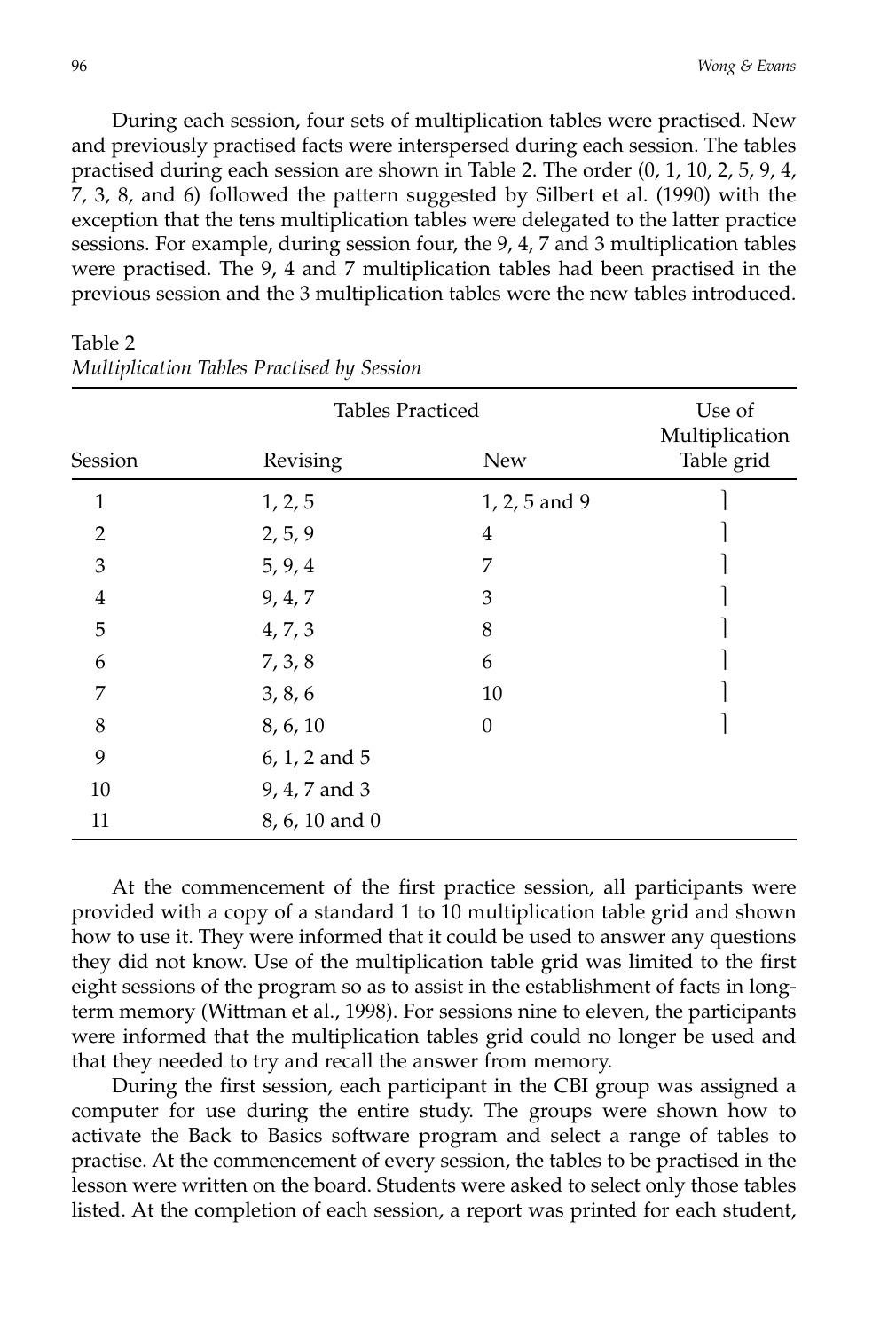showing the results of their practice and which facts they had mastered (mastery was defined by correct answers on three consecutive attempts) and their data were cleared. Each student was reminded to try and complete three practice cycles.

PPI participants were provided with a worksheet at the commencement of each session. They were instructed to inform the researcher or classroom teacher on the completion of the worksheet, whereupon another worksheet was supplied. Three worksheets were available during each practice session with questions pertaining to the tables to be practised. The researcher retained the completed worksheets which were then marked (with the errors highlighted) and returned to the participant at their next practice session. If the participant completed all worksheets before the conclusion of the session, they were directed by their classroom teacher to continue with their usual class work. This procedure was repeated for all eleven sessions.

Teachers were not requested to alter their planned mathematics programs during the four weeks of multiplication practice. Other content taught was at the discretion of the classroom teacher.

#### Results

#### *Data Analysis*

All statistical analyses were completed using SPSS v11.0 for Windows (SPSS, 2002). Significance was accepted at  $p < 0.05$  level. Between group (CBI and PPI) comparisons of pre-test scores were performed to determine if there was a significant difference between the CBI and PPI participants. An independent samples *t*-test was conducted to evaluate whether mean multiplication pre-test scores differed between the CBI group and PPI group. The pre-test mean multiplication score did not differ significantly  $(t(62) = 0.111, p = 0.921)$  between CBI group (*n* = 37, *M* = 22.27, *SD* = 10.658) and PPI group (*n* = 27, *M* = 22.63, *SD* = 15.307). An independent samples *t*-test was conducted to evaluate whether the mean age in months at time of pre-test differed between treatment groups. The mean age in months did not differ significantly  $(t(62) = -0.299; p = 0.766)$  for the CBI group ( $M = 127.54$  months,  $SD = 4.682$ ) and PPI group ( $M = 127.15$ months, *SD* = 5.803). Gender balance across treatment groups was tested using a chi-square test. Gender distribution was consistent within each treatment group with approximately 60% males to 40% females therefore, adjustments for gender balance were unnecessary. Violation of normality was not detected for pre-test, post-test and maintenance multiplication test scores for the CBI group and PPI group using a normal probability plot. Thus, normality of the differences between scores was also assumed (Coakes & Steed, 2003).

## *Recall of Basic Multiplication Facts*

Recall of basic multiplication facts was measured by the number of correct responses in a 60 question written multiplication test completed in one minute. Figure 2 shows the pre-test, post-test and maintenance test mean multiplication scores for the CBI group, PPI group and the entire sample. The mean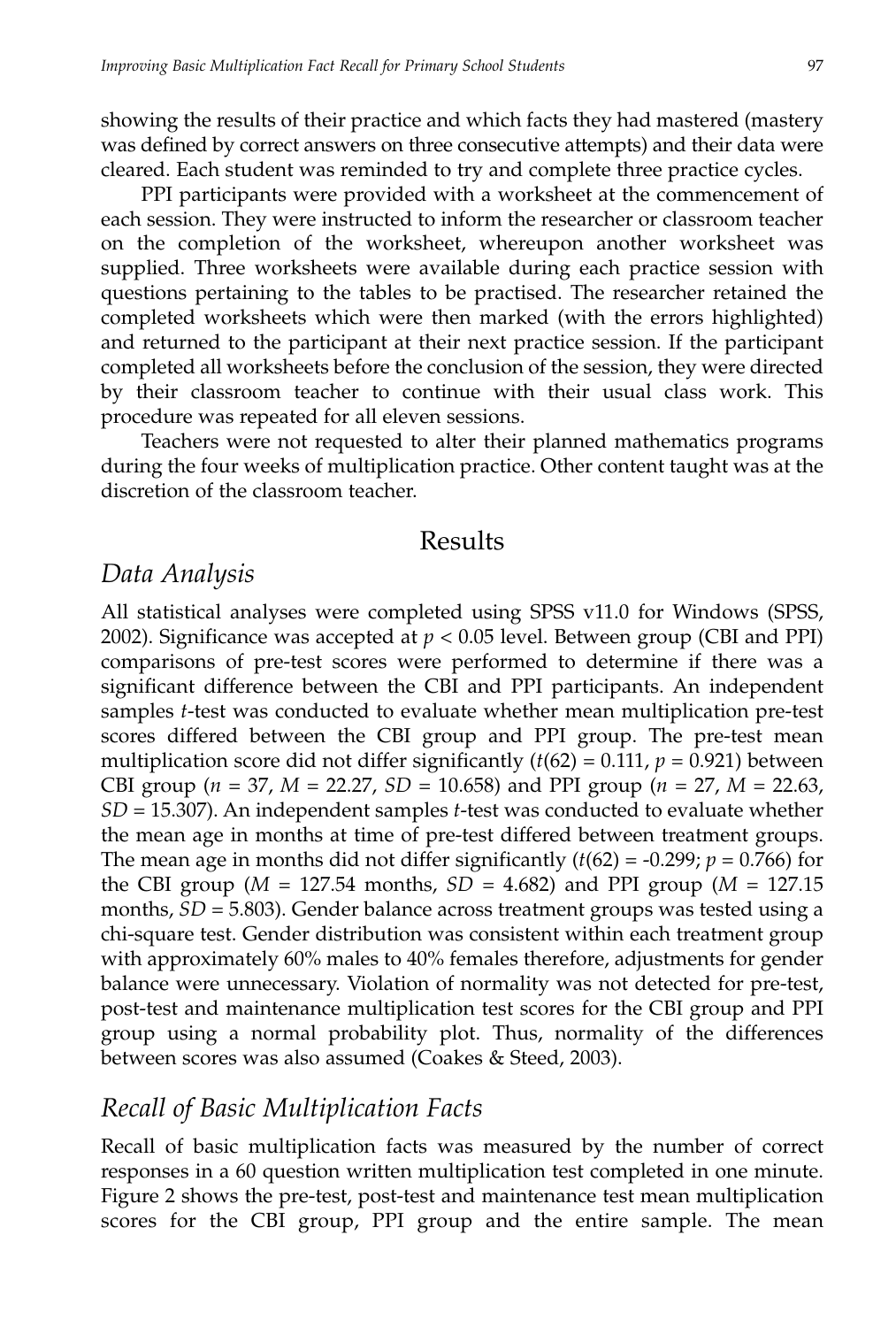

*Figure 2.* Mean multiplication test scores for pre-test, post-test 1 and maintenance test for CBI group ( $n = 37$ ), PPI group ( $n = 27$ ) and all participants ( $N = 64$ ).

multiplication scores appear at the top of each column. Visual inspection shows that both post-test and maintenance test mean multiplication scores for the CBI group (*n* = 37), PPI group (*n* = 27) exceeded the pre-test scores. The improvement from pre-test to post-test for the pencil and paper instruction (PPI) group was greater than the CBI group.

Using a dependent samples (paired samples) *t*-test, multiplication pre-test scores were compared to post-test scores to examine whether test scores differed significantly as a result of the program. For the CBI group, mean multiplication scores differed significantly  $(t(36) = -8.107, p = 0.001)$ , with post-test mean multiplication score increasing by 7.59 facts per minute (34%) from pre-test. All but six participants in the CBI group improved. Three students recorded no change in score from pre-test to post-test and the remaining three participants scored less than their pre-test. For the PPI group, mean multiplication scores differed significantly  $(t(26) = -8.501, p = 0.001)$ , with post-test mean multiplication score increasing by 14.26 facts per minute (63%) from pre-test. All but three participants in the PPI group increased their scores. These three students recorded no change in score overtime. The lack of change in these results was in some cases due to a ceiling effect of the measure (for two students), while in other cases instruction appeared not to have an impact over the time the study was conducted. Follow-up investigation of the students' pre-skills, and strategies for answering questions would be needed to establish further reasons for the lack of change in their scores.

### *Retaining Recall of Basic Multiplication Facts*

To determine whether changes in multiplication fact recall acquired during the program endured over time, a maintenance test was conducted approximately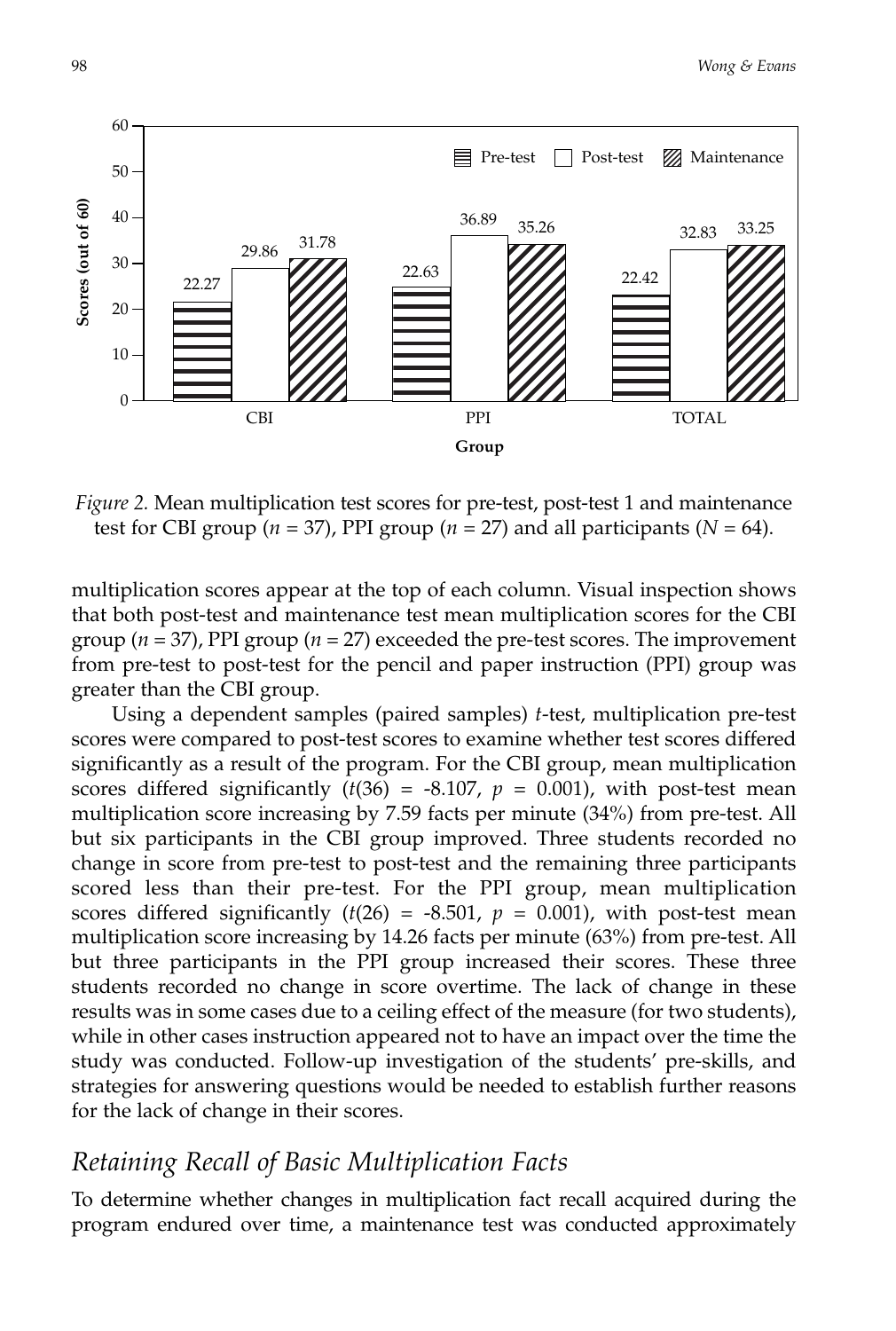four weeks after the completion of the program. Using a dependent samples (paired samples) *t*-test, multiplication post-test scores were compared to maintenance test scores to examine whether there was significant change in scores during the four-week period following the completion of the program. For the CBI group, mean multiplication scores between post-test and maintenance test differed significantly  $(t(36) = -2.115, p = 0.041)$ , with the maintenance mean multiplication score increasing by 1.92 facts per minute from post-testing. Although the difference in means was statistically significant, the post-test level of achievement of the CBI group was maintained overtime as maintenance scores increased. For the PPI group, mean multiplication scores between the post-test and maintenance test did not differ significantly  $(t(26) = 1.065, p = 0.296)$ , with the maintenance test mean multiplication score decreasing slightly by 1.63 facts per minute from the post-test.

The maintenance of results past the end of the study was steady across both groups. The level of the students' conceptual knowledge was not measured in this study. Future studies may investigate this area more thoroughly, and establish what effect this knowledge may have had on maintenance of results beyond an intervention. Further, future studies could examine the level of interplay between conceptual knowledge and procedural proficiency. It is predicted that the link would be strong, with students with the strongest maintenance of results having proficient procedural knowledge and sound conceptual knowledge (Kilpatrick et al., 2001).

## *Treatment Effectiveness*

To determine whether CBI or PPI was more effective, a multiple linear regression model was employed. Prior to performing the analysis, visual inspection of a scatterplot of pre-test and post-test multiplication scores indicated the existence of a strong positive linear relationship. A number of linear regression models were tested. Field (2005) recommends 10-15 cases for each predictor variable. If the initial model contains five predictor variables, at least 50 cases are preferred.

The initial regression model used multiplication pre-test scores, group, gender and age as predictor variables and post-test multiplication score as the dependent variable. Predictor variables were removed, based on the least significant coefficient first, followed by the next least significant and so on. The importance of each variable was assessed by the change in  $R^2$  (Weinberg & Abramowitz, 2002). If the change in  $R^2$  was significant, the variable was reintroduced into the model and the next significant predictor removed. The regression analysis appears in Table 3.

Three variables, type of school, age in months, and gender, were eliminated. A model with two predictors, pre-test and group, was selected as the most appropriate regression model and was statistically significant  $(F(2, 61) = 89.555$ ,  $p = 0.001$ ) with 74% ( $R^2 = 0.746$ ) of multiplication post-test variance explained by the model. The regression model suggests that for the same pre-test score, at post-test, on average, a PPI participant answered an additional 6.703 facts per minute compared to a CBI participant. Thus for the participants of this study, PPI was a more effective method of improving recall of basic multiplication facts.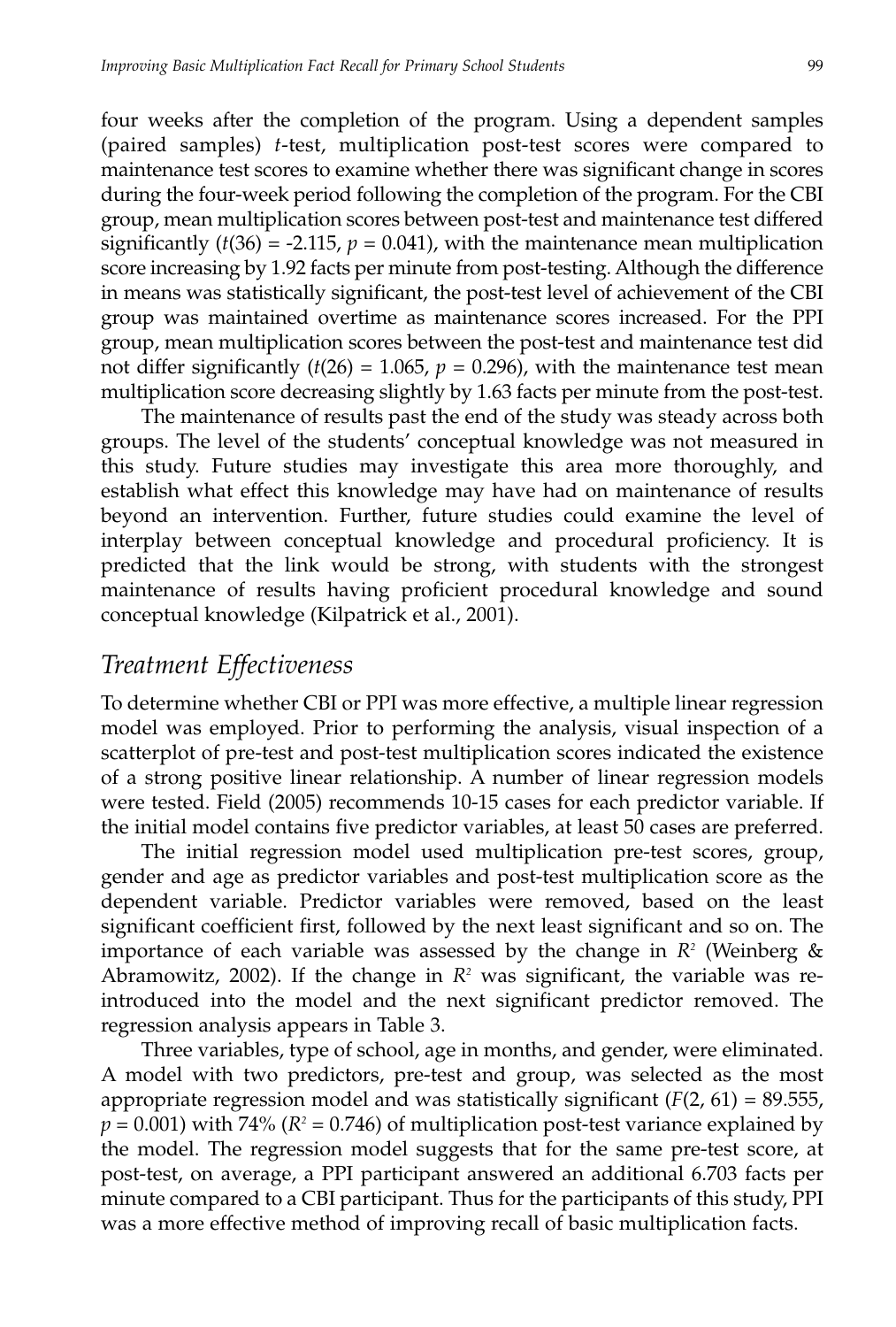|                             | B        | <b>SE</b> | $\beta$  | $\boldsymbol{t}$ | $\mathfrak{p}$ |
|-----------------------------|----------|-----------|----------|------------------|----------------|
| Model 1                     |          |           |          |                  |                |
| (Constant)                  | 23.395   | 22.624    |          | 1.034            | .305           |
| Pre-test multiplication     | .904     | .083      | .836     | 10.852           | $.001*$        |
| Group                       | $-6.509$ | 1.900     | $-236$   | $-3.426$         | $.001*$        |
| Gender                      | 1.630    | 1.976     | .058     | .825             | .413           |
| Age in months               | $-.059$  | .179      | $-.022$  | $-.330$          | .743           |
| Type of school <sup>a</sup> | $-.441$  | 2.139     | $-0.016$ | $-.206$          | .838           |
| Model 2                     |          |           |          |                  |                |
| (Constant)                  | 22.869   | 22.296    |          | 1.026            | .309           |
| Pre-test multiplication     | .912     | .073      | .843     | 12.419           | $.001*$        |
| Group                       | $-6.623$ | 1.802     | $-.240$  | $-3.675$         | $.001*$        |
| Gender                      | 1.740    | 1.887     | .062     | .922             | .360           |
| Age in months <sup>a</sup>  | $-.058$  | .177      | $-.022$  | $-.325$          | .746           |
| Model 3                     |          |           |          |                  |                |
| (Constant)                  | 15.661*  | 2.375     |          | 6.594            | $.001*$        |
| Pre-test multiplication     | .908     | .072      | .839     | 12.627           | $.001*$        |
| Group                       | $-6.649$ | 1.787     | $-.241$  | $-3.721$         | $.001*$        |
| Gender <sup>a</sup>         | 1.668    | 1.860     | .060     | .897             | .373           |
| Model 4                     |          |           |          |                  |                |
| (Constant)                  | 16.680*  | 2.082     |          | 8.012            | $.001*$        |
| Pre-test multiplication     | .893     | .070      | .826     | 12.790           | $.001*$        |
| Group                       | $-6.703$ | 1.783     | $-0.243$ | $-3.759$         | $.001*$        |
|                             |          |           |          |                  |                |

Table 3 *Regression Models used to Predict Post-test Multiplication Scores*

*Note*. Model 1: *R2* = .750; Model 2: *R2* = .750, ∆*R2* < .001; Model 3: *R2* = .749, ∆*R2* = -.001; Model 4: *R2* = .746,  $\Delta R^2 = -.003$ .

<sup>a</sup> This predictor variable was dropped in next regression model.

 $* p < 0.05.$ 

This model was further reviewed to determine what type of practice was best suited to students with low pre-test scores. Participants were grouped into a low recall group (up to the 20th percentile of sample), average recall group (21st-79th percentile) and high recall group (80th percentile and above). Two dichotomous dummy variables were created to represent the three categories (Fields, 2005). The low recall group was designated as the baseline. Another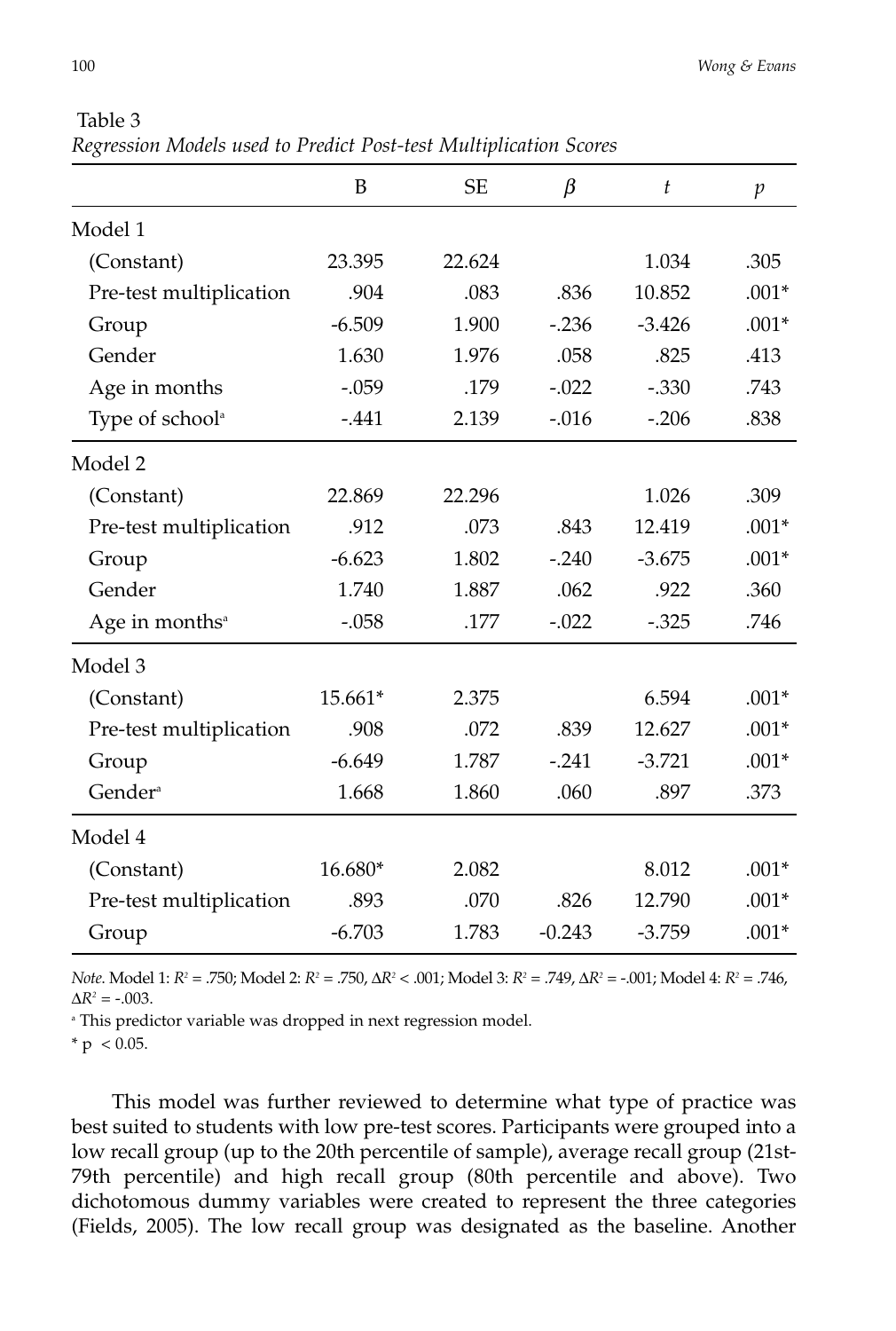regression analysis was completed using four predictor variables: pre-test score, group, pre-test D1 (average recall group) and pre-test D2 (high recall group), and post-test multiplication as the dependent variable. The regression model was statistically significant,  $F(4,59) = 47.68$ ,  $p = 0.001$ , with 76% ( $R^2 = 0.764$ ) of multiplication post-test variance explained by the model. The regression coefficient statistics appear in Table 4. Although pre-tests, D1 and D2, were not significant predictors, Table 4 does show that the differential effect of PPI and CBI instruction was reduced as students' pre-test scores increased.

| р        |
|----------|
|          |
| $0.000*$ |
| $0.000*$ |
| $0.000*$ |
| 0.060    |
| 0.291    |
|          |

Table 4 *Multiple Regression Coefficients for Different Pre-test Levels*

#### Discussion

The results suggest that systematic practice of basic multiplication facts was an effective method of improving students' recall of these facts and that their improved recall remained for at least four weeks after the last practice session. While the results supported the position that practice, structured to overcome plateaus of achievement, leads to increased procedural proficiency in recalling multiplication facts, the results do not support the assertion that computer-based practice is more effective than traditional pencil and paper practice approaches (e.g., Harrison & Van Dervender, 1992; Koscinski & Gast, 1993; Williams, 2000).

A possible explanation for the difference in improvement between the two groups may be that the assessment of multiplication recall was based on a written test. The writing practice received by the PPI group may have given those participants an unfair advantage in the post and maintenance tests, as they may have been able to write faster and may have benefited from the more experience they had of being tested in this medium.

Another factor to consider is that a written test may fail to be a good indicator of multiplication recall as poor performance can be attributed to any one of four factors: (a) the student is slow at retrieving multiplication facts; (b) the student calculated the answer slowly; (c) the student is slow at writing digits, or (d) or a combination of all three factors depending on the question (Howell & Nolet, 2000). Poor reading speed may also adversely affect the proficient recall of multiplication facts (Wilson & Robinson, 1997).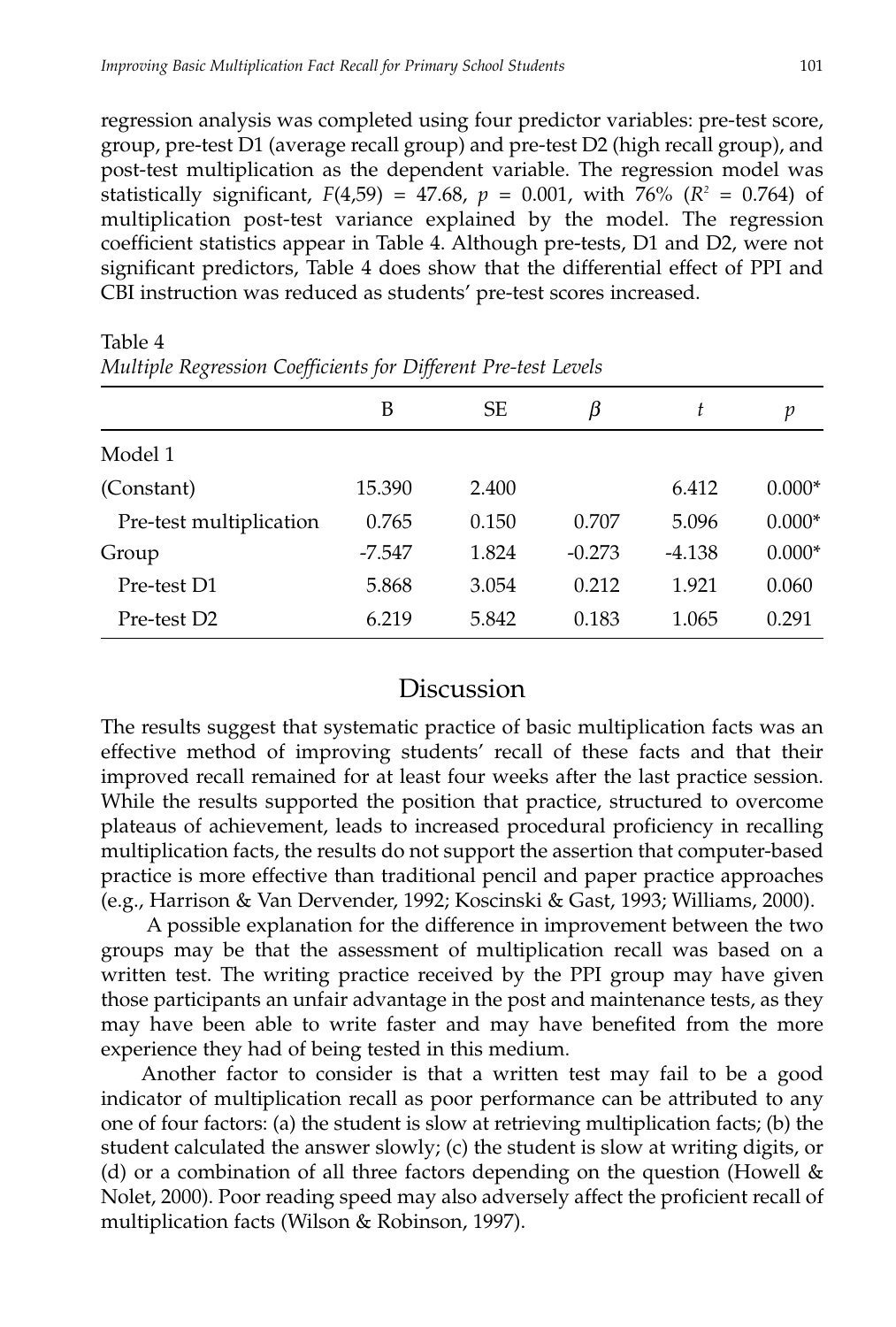Further studies may overcome the slow writing issue through the use of a verbal test, where questions are read aloud and verbal responses are given by the students. However, this may need to be completed on an individual basis and it was not possible to administer a verbal test in this study due to time constraints. Alternatively, reducing test bias could be minimised by having both groups respond using a pencil and paper test, and a computer-based test.

#### *Adaptation to the Classroom*

Marking the pre-test highlighted some frequent conceptual and procedural misunderstandings. For example, some students consistently calculated the  $A \times 0$ multiplication fact incorrectly by writing the value of the A, whereas its commuted counterpart,  $0 \times A$  was answered as 0. The revision of concepts and procedures needs to be included in the practice sessions to ensure students possess the necessary pre-skills to answer questions accurately (Howell & Nolet, 2000; Mercer & Miller, 1992). This can be achieved through building conceptual knowledge though the use of manipulatives (Anstrom, 2006), through building 'generalisable' rules (Silbert et al., 1990), and through providing practice in the use of virtual manipulatives. Virtual manipulatives allow the introduction of concepts, and provide practice and remediation (Zrofass, Follansbee, & Weagle, 2006).

The efficacy of implementing a computer-based, classroom program will be hampered by the practical limitation of the small number of computers found in most mathematics classrooms and by time constraints. The computer group participants in this study were required to move from their normal classroom to the computer laboratory within the school. A 15 minute practice session took the students out of the class for 20 to 25 minutes as they moved to and from their classroom, started the computer, started the computer program, waited for the other students (so as to commence the practice session at the same time), terminated the program and shutdown the computer. As there were not enough computers for the entire class, the CBI groups were divided into two, with each half undertaking their practice in separate sessions, which resulted in further disruption. Peer-tutors have been used effectively (Baker, Gersten, & Lee, 2002) for practising multiplication facts and could be a workable alternative to computer-based practice.

While proficiency in multiplication facts is important, there are also other basic facts that require practice to maintain ongoing development of mathematical proficiency, such as addition and subtraction facts (Hasselbring et al., 1988; Podell et al.,1992). Therefore practising other basic arithmetic skills could be included in practice sessions like those used in this study. Initially, multiplication facts may be practised separately to promote proficiency; later they could be mixed with other facts to allow students to become more proficient in selecting from and discriminating between operations. Although it is a more traditional program, Mathematics Worksheet Factory Lite (Worksheet Factory, 2001) allows the user to customise the basic fact questions on the worksheets by selecting the arithmetic operations required  $(+, -, x, \div)$ , number of questions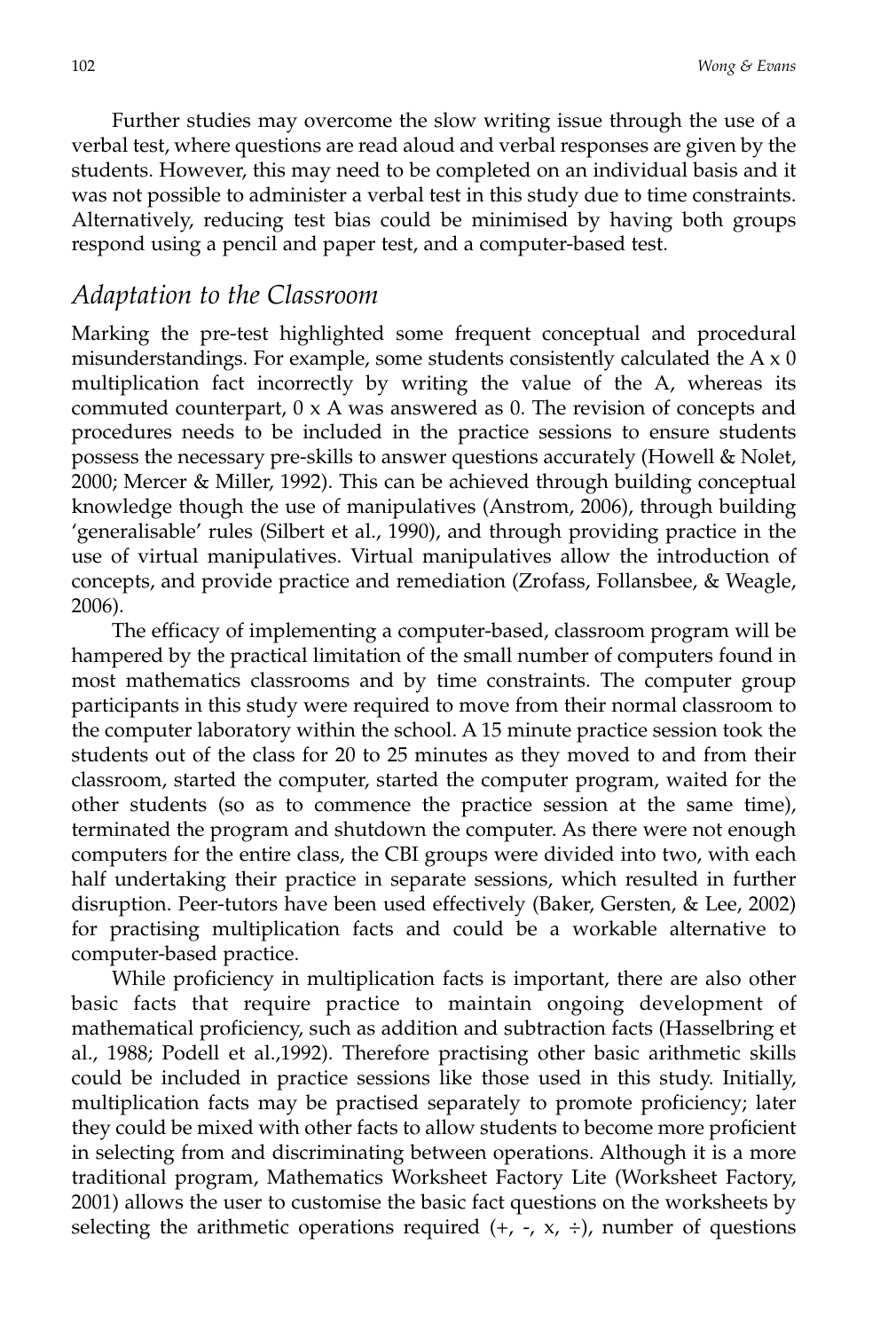(maximum 100) and the format (either vertical or horizontal). Finally, the effects of fine-tuning the program could be explored by varying session durations, the number of sessions and the total length of the systematic practice program.

The study provided tentative support for the use of technology (i.e., computers). Technology can be used to assist teachers to provide quality instruction for students with learning difficulties (Swanson, 2005). As outlined in this paper, factors to consider when using technology include: whether the level of difficulty can be adjusted to meet the needs of students; what type of feedback is provided for students; whether proficiency can be promoted by adjusting the time requirements for completing tasks; the frequency in which skills or problems are presented is likely to build proficiency; use of discrimination examples; type of response; and clarity of directions (Murray, Silver-Pacuilla & Helsel, 2007). Evaluating technology in the light of all these considerations requires time, and teachers should be prepared to spend some time working their way through the array of technology available to ensure they can maximise its potential to assist students in their classroom.

In summary, the belief that the development of basic multiplication fact recall is enhanced by practice has been supported. Results generalised to the study group have shown that a systematic practice of basic multiplication facts by interspersing known and unknown facts improved students' recall of these facts for all but a few.

For these few students, revisiting multiplication concepts may be necessary. Without this improved recall of basic multiplication facts, working memory is consumed by the most fundamental of problems. Releasing working memory capacity allows students to tackle more difficult tasks such as multi-step problems or questions demanding higher-order thinking.

# References

- Anstrom, T. (2006). *Achieving mathematical literacy: Interventions for students with learning disabilities*. Washington, DC: American Institutes for Research.
- Ashcraft, M. H. (1994). *Human memory and cognition* (2nd ed.). New York: Harper Collins.
- Ashcraft, M. H., Kirk, E. P., & Hopko, D. (1998). On the cognitive consequences of mathematics anxiety. In C. Donlan (Ed.), *The development of mathematical skills* (pp. 175-196). London: UCL Press.
- Bahr, C. M., & Reith, H. J. (1989). The effects of instructional computer games and drill and practice software on learning disabled students' mathematical achievement. *Computers in the Schools, 6*(3), 87-101.
- Baker, S., Gersten, R., & Lee, D. (2002). A synthesis of empirical research on teaching mathematics to low-achieving students. *The Elementary School Journal, 103*(1), 51-73.
- Baroody, A. J. (1999). The roles of estimation and the commutativity principle in the development of third graders' mental multiplication. *Journal of Experimental Child Psychology, 74*(3), 157-199.
- Bratina, T. A., & Krudwig, K. M. (2003). Get it right and get it fast! Building automaticity to strengthen mathematical proficiency. *Focus on Learning Problems in Mathematics, 25*(3), 47-63.
- Campbell, J. I. D., & Graham, D. J. (1985). Mental multiplication skill: Structure, process and acquisition. *Canadian Journal of Psychology, 39*(2), 338-366.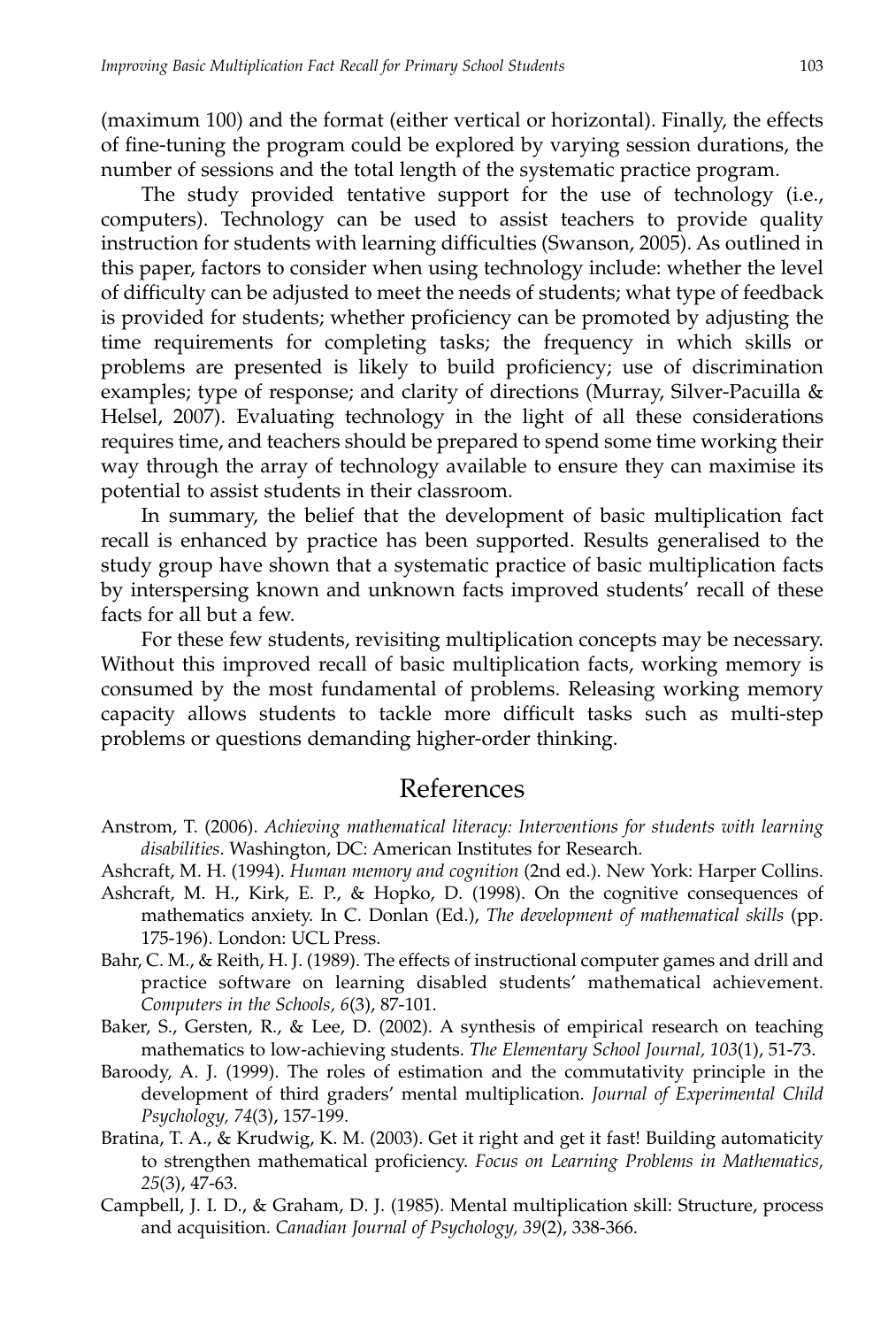- Chard, D., & Kameenui, E. (1995). Mathematics instruction for students with diverse learning needs: Heeding the message of the Cheshire cat. *Focus on Learning Problems in Mathematics, 17*(2), 24-38.
- Christensen, C. A., & Gerber, M. M. (1990). Effectiveness of computerized drill and practice games in teaching basic math facts. *Exceptionality, 1*(3), 149-165.
- Coakes, S. J., & Steed, L. G. (2003). *SPSS: Analysis without anguish: Version 11.0 for Windows*. Brisbane: John Wiley.
- Cooke, N. L., & Reichard, S. M. (1996). The effects of different interspersal drill ratios on the acquisition and generalization of multiplication and division facts. *Education and Treatment of Children, 19*(2), 124-142.
- Elkins, J. (2002). Numeracy. In A. Ashman & J. Elkins (Eds.), *Educating children with diverse disabilities* (pp. 436-469). Sydney: Pearson Education Australia.
- Ericsson, K., Krampe, R., & Tesch-Romer, C. (1993). The role of deliberate practice in the acquisition of expert performance. *Psychological Review, 100*(3), 363-406.
- Eysenck, M. W., & Calvo, M. G. (1992). Anxiety and performance: The processing efficiency theory. *Cognition and Emotion, 6*(6), 409-434.
- Faust, M. W., Ashcraft, M. H., & Fleck, D. E. (1996). Mathematics anxiety effects in simple and complex addition. *Mathematical Cognition, 2*(1), 25-62.
- Fuson, K. (2003). Toward computational fluency in multi-digit multiplication and division. *Teaching Children Mathematics, 9*(6), 300 -305.
- Geary, D. C. (2004). Mathematics and learning disabilities. *Journal of Learning Disabilities, 37*(1), 4-15.
- GMA Software. (1999). Back to basics: Maths multiplication [Computer software] (Version Mac, Win95). Armidale, NSW: Turanna Software and GMA Software.
- Godfrey, C. (2001a). Computer technologies: Scaffolding tools for teaching and learning. *Australian Educational Computing, 16*(2), 27-29.
- Godfrey, C. (2001b). Computers in schools: Changing pedagogies. *Australian Educational Computing, 16*(2), 14-17.
- Harrison, N., & Van Dervender, E. M. (1992). The effects of drill-and-practice computer instruction on learning basic mathematics facts. *Journal of Computing in Childhood Education, 3*(3), 349-356.
- Hasselbring, T., Lott, A., & Zydney, J. (2005). *Technology-supported math instruction for students with disabilities: Two decades of research and development*. Washington, DC: American Institutes for Research. Available at www.cited.org.
- Hasselbring, T., Goin, L. I., & Bransford, J. D. (1988). Developing math automaticity in learning handicapped children: The role of computerized drill and practice. *Focus on Exceptional Children, 20*(6), 1-7.
- Howell, K. W., & Nolet, V. (2000). *Curriculum-based evaluation: Teaching and decision making* (3rd ed.). Belmont, CA: Wadsworth.
- Hunt, R. R., & Ellis, H. C. (1999). *Fundamentals of cognitive psychology* (6th ed.). Boston: McGraw-Hill
- Kilpatrick, J., Swafford, J., & Findell, B. (2001). *Adding it up: Helping children learn mathematics*. Washington, DC: National Academy Press.
- Koscinski, S. T., & Gast, D. L. (1993). Computer-assisted instruction with constant time delay to teach multiplication facts to students with learning disabilities. *Learning Disabilities Research and Practice, 8*(3), 157-168.
- Lemaire, P., & Siegler, R. S. (1995). Four aspects of strategic change: Contributions to children's learning of multiplication. *Journal of Experimental Psychology: General, 124*, 83-97.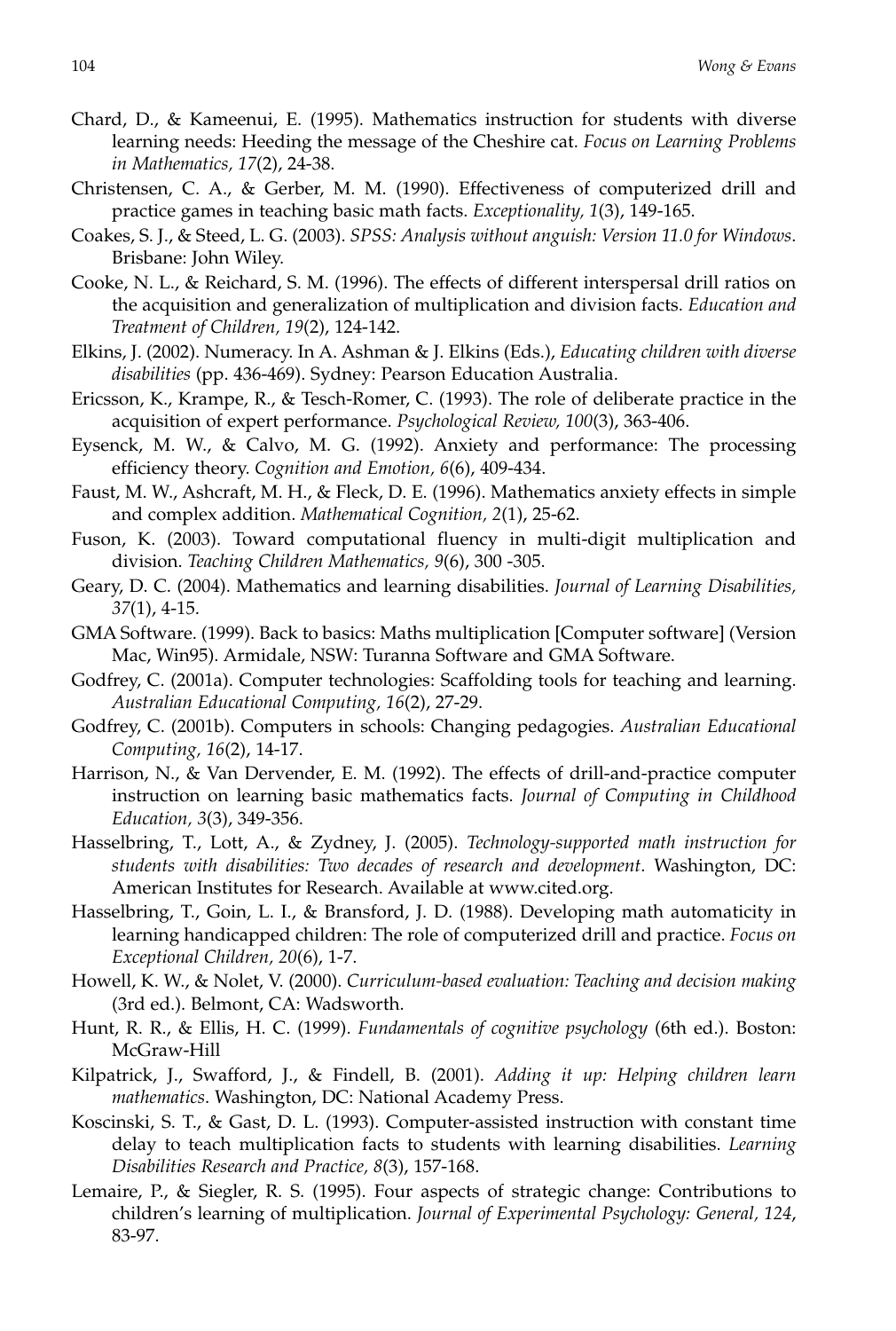- McDermott, P. A., & Stegemann, J. H. (1987). *The comparative effects of computer-assisted instruction for motivation and achievement of learning disabled and non-learning disabled students*. (ERIC Document Reproduction Service No. ED 309 611)
- Mercer, C. D., & Miller, S. P. (1992). Teaching students with learning problems in math to acquire, understand, and apply basic math facts. *Remedial and Special Education, 13*(3), 19-35.
- Mulligan, J. T., & M. C. Mitchelmore, M. C. (1997). Young children's intuitive models of multiplication and division, *Journal for Research in Mathematics Education, 28* (3), 309 -331.
- Murray, B., Silber-Pacuilla, & Helsel, F. (2007). Improving basic mathematics instruction: Promising technology resources for students with special needs. *Technology in Action,* 2(5), 1-8.
- Norbury, H. (2002). The role of models and representation in the development of multiplicative thinking. In B. Barton, K. C. Irwin, M. Pfannkuch, & M. O. J. Thomas (Eds.), *Mathematics Education in the South Pacific* (Proceedings of the 25th annual conference of the Mathematics Education Research Group of Australasia, Auckland, NZ, Vol. 2, pp. 528-535). Sydney: MERGA.
- Podell, D. M., Tournaki-Rein, N., & Lin, A. (1992). Automatization of mathematics skills via computer-assisted instuction among students with mild mental handicaps. *Education and Training in Mental Retardation, 27*(3), 200-206.
- Silbert, J., Carnine, D., & Stein, M. (1990). *Direct instruction mathematics* (2nd ed.). Columbus: Merrill.
- SPSS. (2002). SPSS for Windows (Version 11) [Computer software]. Chicago: SPSS.
- Steel, S., & Funnell, E. (2001). Learning multiplication facts: A study of children taught by discovery methods in England. *Journal of Experimental Child Psychology, 79*(1), 37-55.
- Stein, M., Silbert, J., & Carnine, D. (1997). *Effective mathematics instruction*. Columbus, OH: Merrill.
- Swan, P., & Sparrow, L. (2000). Tapes, toilet doors and tables: Fluency with multiplication facts. In J. Wakefield (Ed.), *Mathematics: shaping the future*. (Proceedings of the 37th annual conference of the Mathematical Association of Victoria, pp. 233-242). Melbourne: MAV.
- Swanson, H. (2005). Searching for the best model for instructing students with learning disabilities. In T. Skrtic, K. Harris, & J. Shriner (Eds.), *Special education policy and practice: Accountability, instruction and social changes*. Denver, CO: Love.
- van Kraayenoord, C. E., & Elkins, J. (2004). Learning difficulties in numeracy in Australia. *Journal of Learning Disabilities, 37*(1), 32 -41.
- Weinberg, S. L., & Abramowitz, S. K. (2002). *Data analysis for the behavioral sciences using SPSS.* Cambridge: Cambridge University Press.
- Westwood, P. (2003). Drilling basic number facts: Should we or should we not? Australian *Journal of Learning Disabilities, 8*(4), 12 -18.
- Williams, D. M., & Collins, B. C. (1994). Teaching multiplication facts to students with learning disabilities: Teacher-selected versus student-selected material prompts within the delay procedure. *Journal of Learning Disabilities, 27*(9), 589-597.
- Williams, L. P. (2000). *The effects of drill and practice software on multiplication skills: "Multiplication Puzzles" versus "The Mad Minute".* (ERIC Document Reproduction Service No. ED 443 706)
- Wilson, M. A., & Robinson, G. L. (1997). The use of sequenced count-by and constant time delay methods of teaching basic multiplication facts using parent volunteer tutors. *Mathematics Education Research Journal, 9*(2), 174-190.
- Wittman, T. K., Marcinkiewicz, H. R., & Harmodey-Douglas, S. (1998). *Computer assisted automatization of multiplication facts reduces mathematics anxiety in elementary school children*. (ERIC Document Reproduction Service No. ED 423 869)